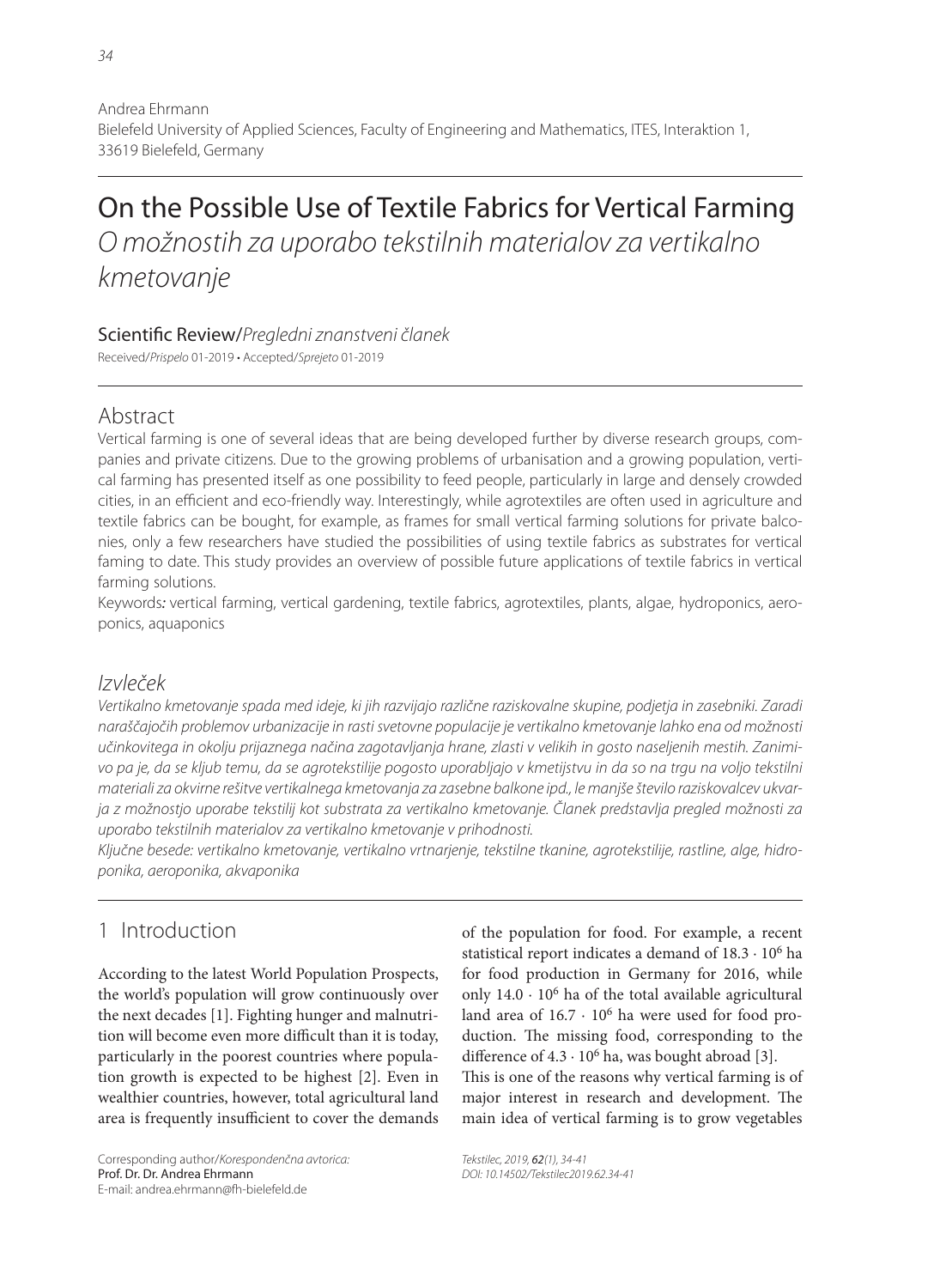or other plants vertically, typically inside of high buildings. One possibility is to have several floors (or thinking on a smaller scale, several levels in a large shelf-like structure) that are used for farming. Water is often transported from the highest levels down to the next levels until it reaches the lowest level and is pumped back to the highest level, ideally achieving a closed water recycling system. On the largest scale, entire skyscrapers can be used for vertical farming, possibly including a restaurant or a supermarket where vegetables are sold. On a smaller scale, vegetables are harvested from the paths between the shelfs on which they grow. In this way, as Pinstrup-Andersen recently pointed out, indoor vertical farming may support improved nutrition, reduce water consumption and decrease the risks associated with outdoor farming due to increasing climate change and extreme weather conditions [4]. Particularly in highly urbanised areas, vertical farming may offer a certain amount of independence [5]. Interestingly, vertical farming can even compete economically with fresh food grown in greenhouses, despite the high cost of artificial lighting  $[6, 7]$ . From a technical point of view, relatively new technologies such as hydroponics, aeroponics and aquaponics facilitate efficient farming in the city [8−10]. Hydroponics is a hydroculture technology used to grow plants without soil, i.e. in water with additional nutrients, possibly using perlite or a similar structure, to support the roots of plants. Aeroponics goes one step further and grows plants in humid air or mist, but without inserting the roots in water. Finally, aquaponics uses another approach by creating a symbiosis between plants and aquatic animals, where water and animals' by-products are used as a source of nutrients for plants. It should be noted that the location and design of these technologies must be tailored carefully to achieve a sustainable food supply [11].

Another technology based on the same idea of growing plants vertically to save space is demonstrated by the BIQ Algenhaus in Hamburg, Germany. The façade of this building is used as a bioreactor in which microalgae are grown. During growth, the microalgae absorb the radiation on the façade, converting it partly into biomass, while the residual radiation is used for heating the building. Nutrients are provided by the waste water from the building, again achieving a high recycling rate that is seen in common vertical farming technologies [12].

Despite these advantages and even the possible necessity of vertical farming that could be only be mentioned briefly here, there is surprisingly little literature available about new technologies specifically for vertical farming. Even textile fabrics that are wellknown as agrotextiles used to protect diverse plants from wind, low temperatures or insects cannot be found in literature about vertical farming. An overview will be given here of the possible use of different textile fabrics for vertical farming applications, subdivided into the farming of plants and algae.

## 2 Textile fabrics for algae immobilisation and harvesting

Algae are eukaryotes that are, depending on the cited study, regarded as simple plants or as plantlike species [13, 14]. A broad spectrum of algae exists, from the smallest micro-algae such as *Chlamydomonas reinhardtii*, a well-known model organism for photosynthesis or starch metabolism, to large seaweed formed by red, brown or green macro-algae. Several algae are studied comprehensively, as they can produce chlorophyll, carotenoids, fucoidans and other healthy ingredients. Other algae can be eaten, are used in cosmetics, can serve as a base for bio-ethanol, can be used to clean waste water, etc. Algae are thus of great interest in recent research, but are already farmed on a large scale, particularly in Asian countries such as China, Japan or Korea. Despite recent approaches to growing algae in a vertical arrangement, such as the BIQ Algenhaus [12], scientific literature mostly reports on common growth methods using bioreactors or round tanks.

Combinations with textile fabrics can only rarely be found in literature. Kerrison *et al.* describe textiles substrates for the macro-alga *Saccharina latissimi*, which was seeded on fabrics in different development stages. Using a binder solution, the seaweedforming macro-alga was affixed to a polyester rope and a non-woven fabric. Facilitating the outplanting of algae in this way at a seaweed farm at an earlier stage not only increased the amount of biomass produced, but also helped decrease the necessary volume of hatchery tanks [15].

The seaweed *Gayralia sp.* was studied by Pellizzari et al. [16]. They found polypropylene nets placed close to a mangrove fringe in the bay in southern Brazil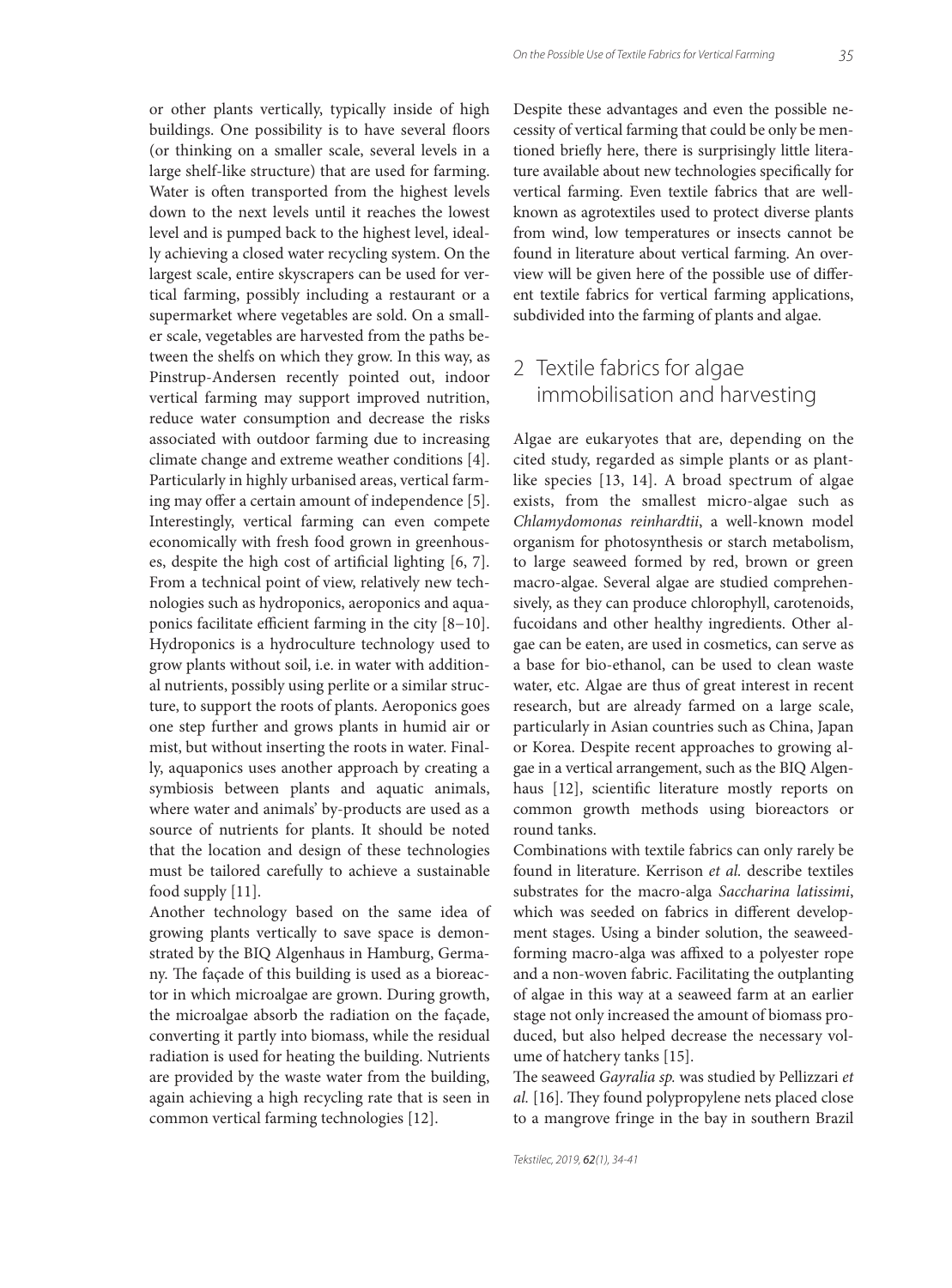where they performed their experiment enabled cultivation using a simple technology and resulting in a reliable algae growth rate, and provided the local inhabitants a secure income.

An integrated photobioelectrochemical system, combining a microbial fuel cell with algae growth for domestic wastewater treatment, was suggested by Luo *et al.* [17]. In such a combination, electrogenic bacteria produce electricity through oxygen reduction, while at the same time degrading organic compounds. The algae produce oxygen by photosynthesis, thus eliminating the need for external aeration while also serving as biomass. Luo *et al.* studied six different mesh membranes from polyester or nylon with varying pore sizes, ranging from 0.11 mm to 5.31 mm for algal attachment to support algae harvesting, and found polyester slightly superior to nylon, while the smaller pore sizes of 0.11 mm and 0.53 mm resulted in significantly higher biomass productivity than the largest pore size.

Nylon meshes were also used by Lee *et al.* to increase the biomass productivity of diverse microalgae [18]. In addition, the harvesting and de-watering of the algal biomass were found to be easier and less expensive, as the meshes with adhered algae could simply be taken out of the culture.

Focusing on microalgae, electrospun nanofiber mats from polyamide and polyacrylonitrile were studied and compared with a non-woven polypropylene microfiber fabric (Figure 1) [19]. Cell adhesion, however, was poor, contrary to a previous study of *Chlamydomonas reinhardtii* on polysulfon nanofiber mats [20].

Gross *et al.* studied the effect of materials and structures on algal cell attachment. Working with a non-sterile *Chlorella vulgaris* culture including other diverse green algae and cyanobacteria, they investigated various metals, polymers and rubber. In addition to smooth surfaces, meshes with different pore sizes were studied. In general, polypropylene and nylon meshes with openings of 0.5–1.25 mm were found to be ideal for initial cell attachment and long-term adherent growth [21].

Different technologies were suggested for harvesting microalgae. Amongst them, filtration is a technology in which textile meshes or membranes are used. One possibility is the use of so-called microstrainers, rotating filters with fine meshes (pores measuring between 35 μm and 62 μm), combined with continuous backwash. Wilde *et al.* suggested a double-stage microstrainer to increase performance and cost-efficiency [22].

The exact mesh pore size for such filtration methods is determined by the size of the algae. *Chlorella sp.* (5–6 μm) and *Chlorella vulgaris* (0.1 μm) can be harvested through microfiltration [23, 24], while a microfiber disc filter was used for *Nannochloropsis salina* [25]. For *Chlorella pyrenoidosa*, Chu *et al.* studied a stainless steel mesh with a pore size of 75 μm, on which a diatomite cake layer was formed as the dynamic membrane module [26, 27]. For the dewatering of *Chlorella vulgaris*, Munshi *et al.* studied a forward osmosis polyethersulfone membrane, supported by a polypropylene permeable mesh to prevent membrane rupture, in combination with different draw solutions, such as NaCl or NH<sub>4</sub>Cl,



*Figure 1: Growth of Chlamydomonas reinhardtii on a polyamide nanofiber mat (a) and on a polypropylene non-woven fabric (b). For a detailed description of the experiments, cf. Ref. 19.*

Tekstilec, 2019, 62(1), 34-41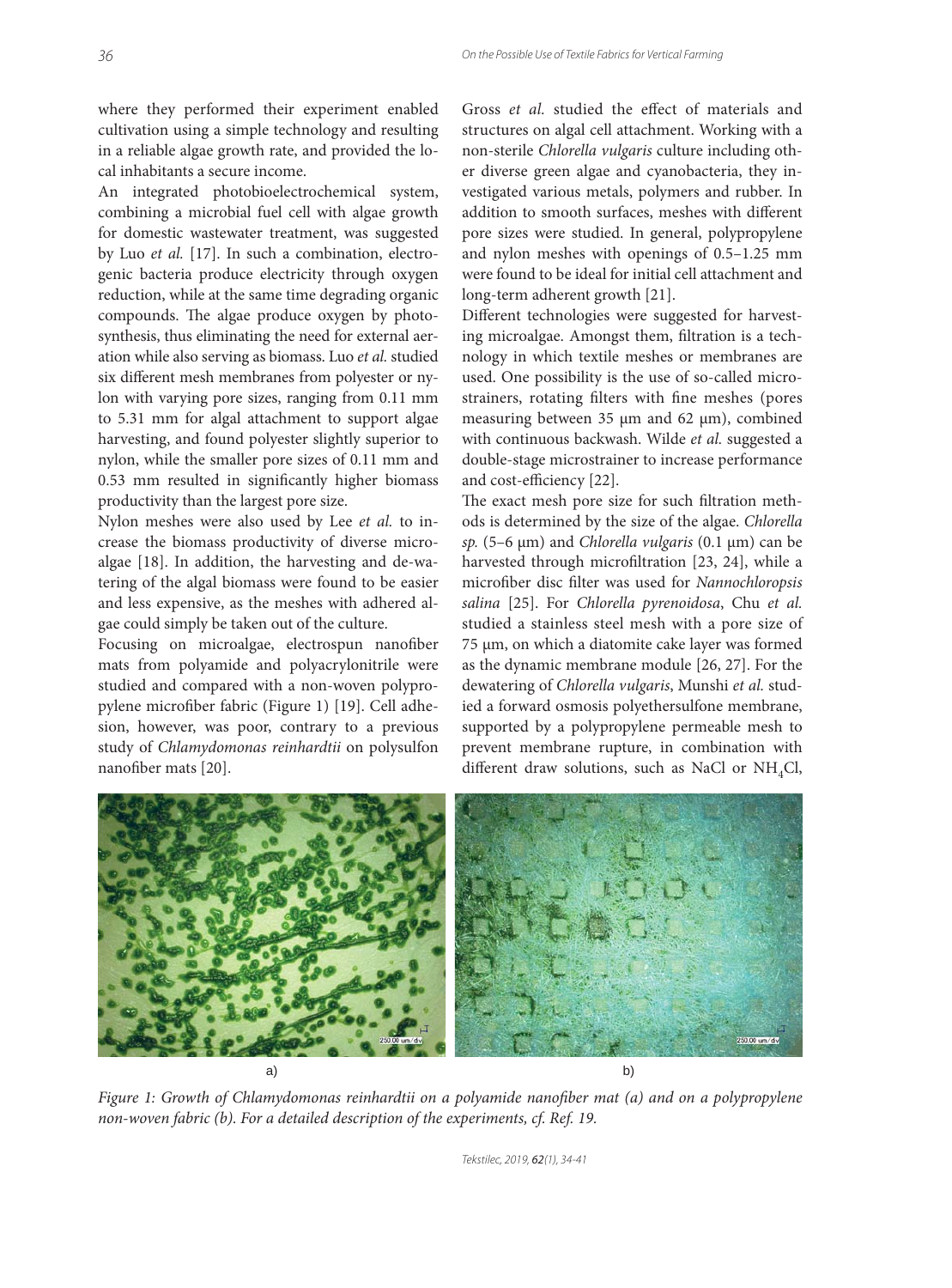It should be mentioned that the opposite objective has been reported in several publications: textile fabrics can also be prepared to protect buildings from algae (particularly in consortia with bacteria) growing on them or to serve other biocidal functions [29].

While the possible uses of nets, membranes and several other textile structures for algae growth and harvesting described above exist, no research can be found in literature regarding woven, warp or weft knitted structures as substrates for algae growth.

Nevertheless, algae, particularly microalgae, belong to a species that can be of great interest for vertical farming, e.g. for vertical agriculture in space [30], while the outdoor cultivation of temperature-tolerant algae such as *Chlorella sorokiniana* in column photobioreactors may also be a research objective aimed at sustainable food production [31]. This suggests that there is a broad area of research of possible new findings and developments related to the growth of adherent algae on diverse textile fabrics with potential vertical farming applications.

#### 3 Plants

Agrotextiles are typically used as covers, not as substrates for growing plants. Although they can be degraded by UV irradiation and the effects of weather, and then destroyed by mechanical impacts [32], their advantages seem to outweigh these problems. In an unheated greenhouse during the winter, lettuce was found to grow best if covered by a combination of mulch and an agrotextile [33]. Outdoor studies showed that an agrotextile or polyethylene foil resulted in an increased lettuce yield in the early growth phase [34]. In another study, a cloth cover resulted in the strongest lettuce plants, while straw mulch resulted in the weakest plants [35]. Agrotextiles were found more suitable than black plastic and sawdust for strawberries with a high ascorbic acid content [36]. Traditional straw mulch, however, resulted in the best fruit size and yield [37]. For an early potato harvest, a covering made from agrotextiles resulted in larger potatoes than a covering made from a perforated plastic film or no covering at all [38]. On the other hand, litchi fruit harvesting periods could be delayed successfully by shading the trees with an agronet of 30% or 50% light transmission, thus preventing the ripening of all litchis within a few days [39].

Several research groups are working on different approaches to further develop these simple agrotextiles. Dan *et al.* developed a new textile composite material that was UV resistant and clearly increased the growth of spinach and two lettuce varieties [40]. A knitted alternative to typical non-woven fabrics was suggested by Scarlat *et al.*, who prepared warp knitted nets from polyester and polyamide, and found good mechanical properties compared with typical agrotextiles [41].

It should be mentioned that agrotextiles such as row covers are used to protect plants, not only from the wind and sun, but also from virus vectors and other undesirable pests. Honeydew melons could be protected from the sweet potato whitefly and vegetable leaf miner using different row covers with varying success [42]. For tomatoes, whiteflies are also a major pest that sometimes results in complete crop loss. In combination with planting aromatic basil between tomato rows, an agronet cover could reduce whitefly infestation by more than two thirds [43]. The same effect was found when French bean plants were protected from the silverleaf whitefly and black bean aphids. In addition, the covered plants developed faster and yielded a higher quality [44]. While the latter study showed no clear correlation between the protective effect and the impregnation of the net with an alphacypermethrin-based insecticide, another study found that the mortality rate of whiteflies exposed to alphacypermethrintreated agronets doubled [45]. To prevent crops from bacterial contaminations, antibacterial nanosilver coatings were deposited on high-density polyethylene nets and studied with respect to their antibacterial properties on gram-positive and gramnegative bacteria [46].

To summarise these findings, textile fabrics can be used for a broad variety of agricultural applications, in particular protecting plants from excessively cold or warm weather, insects, bacterial contaminations, etc. It should be mentioned, however, that there are also some negative aspects that are usually not reported in literature, but must not be overlooked, such as birds and other animals becoming entangled in nets meant to protect fruit against them, or the exposure of the environment to non-biodegradable polymer parts if agrotextiles are destroyed by

Tekstilec, 2019, 62(1), 34-41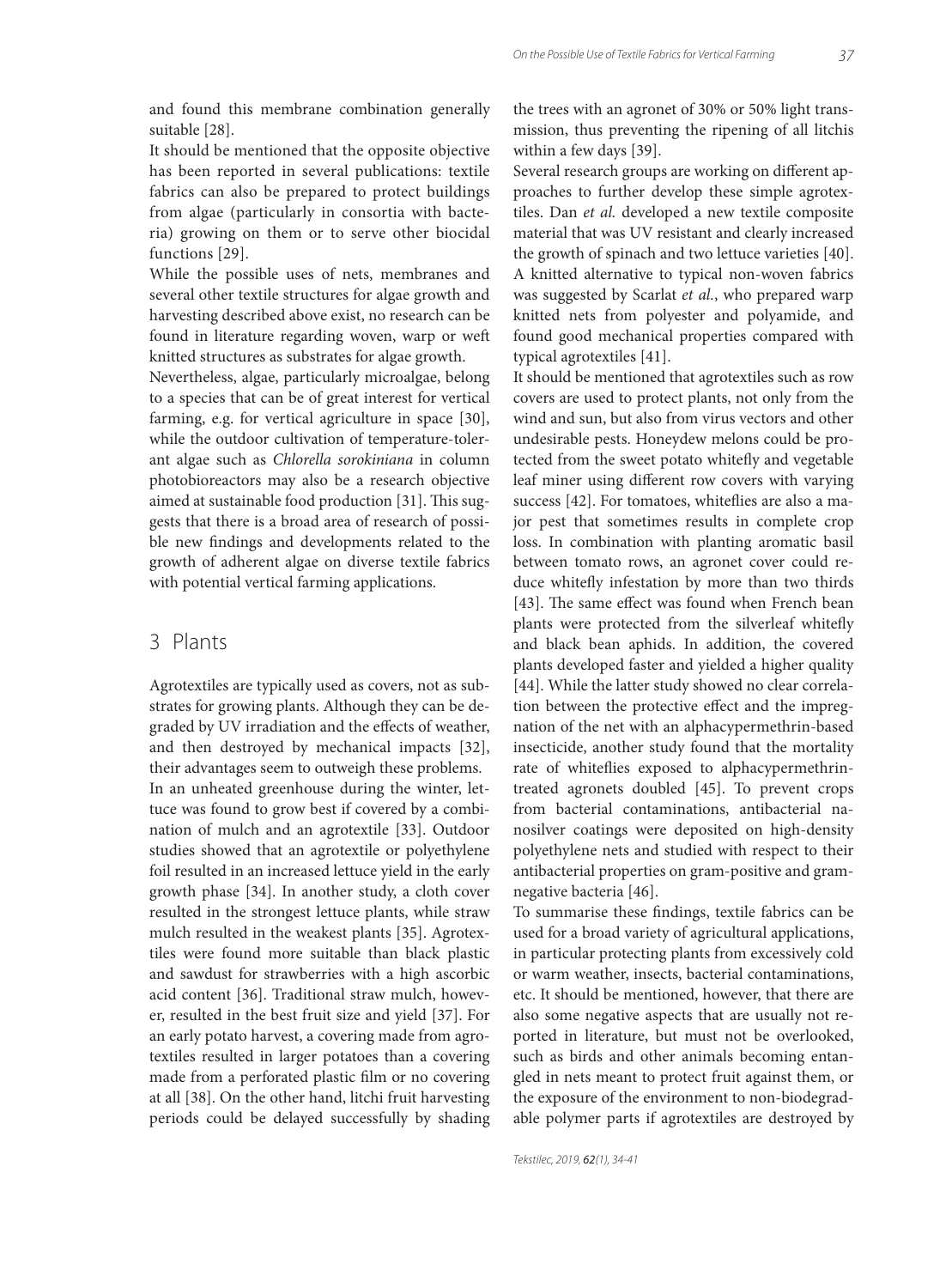

*Figure 2: Growth of cress (a) and grass (b) in different textile substrates* 

heavy wind, etc. These aspects, however, are not relevant for indoor vertical farming, and can be addressed through intelligent textile constructions for outdoor vertical farming ideas.

Because the step from covering plants with agrotextiles to letting plants grow on agrotextiles in hydroponic applications is not actually large, it is surprising that no reports regarding other textile applications in agriculture can be found in scientific literature. Textile fabrics are commercially available as base materials for outdoor vertical farming systems for individuals, and contain bags in which plant pots can be fixed. However, the direct combination of textile and plant, i.e. using a fabric as a substrate to which the plant roots adhere, is only scarcely found. This is particularly hard to understand, as the shape and chemistry of textile fabrics can be tailored according to the requirements of the roots of each plant (Figure 2).

### 4 Conclusion and outlook

Textile fabrics are used for several applications in agriculture and algae farming. Surprisingly, no reports can be found in scientific literature about the obvious implications of studying the ability of diverse textile fabrics for their possible use in hydroponics and other vertical farming applications.

Due to the increasing need for vertical farming solutions in the coming decades, vertical farming can be developed further based on the well-known advantages of textile fabrics: the wide variety of structures and chemical compositions of fibres, the possibilities of creating one-, two- and, to a certain extent, even three-dimensional fabrics, and relatively inexpensive and long-established textile production technologies.

In the author's personal opinion, vertical farming is a technologically available method to address the severe problem of supplying sufficient food for a growing population in cities with increasingly less space, without destroying even more forests and other natural wildlife habitats. Numerous examples of the use of textile fabrics for diverse agricultural applications suggest that recent progress in innovative agrotextiles and algae harvesting nets should be transferred into textile-based solutions for vertical farming. This transfer could pave the way to new technologies for ecologically and economically reasonable food production.

#### *Acknowledgment*

This study was partly funded by the Federal Ministry *for Economic Affairs and Energy in the scope of the ZIM project ZF4036107.*

#### References

- 1. United Nations, Department of Economic and Social Affairs, Population Division. World Population Prospects: The 2017 Revision, Key Findings and Advance Tables. Working Paper No. ESA/P/WP/248, 2007.
- 2. Global Hunger Index [online]. Results Global, Regional, and National Trends [accessed 31. 12. 2018]. Available on World Wide Web: http:// www.globalhungerindex.org/results/.
- 3. MAYER, Helmut, SCHUH, Marc, FLACHMANN, Christine. Umweltökonomische Gesamtrechnungen. Flächenbelegung von Ernährungsgütern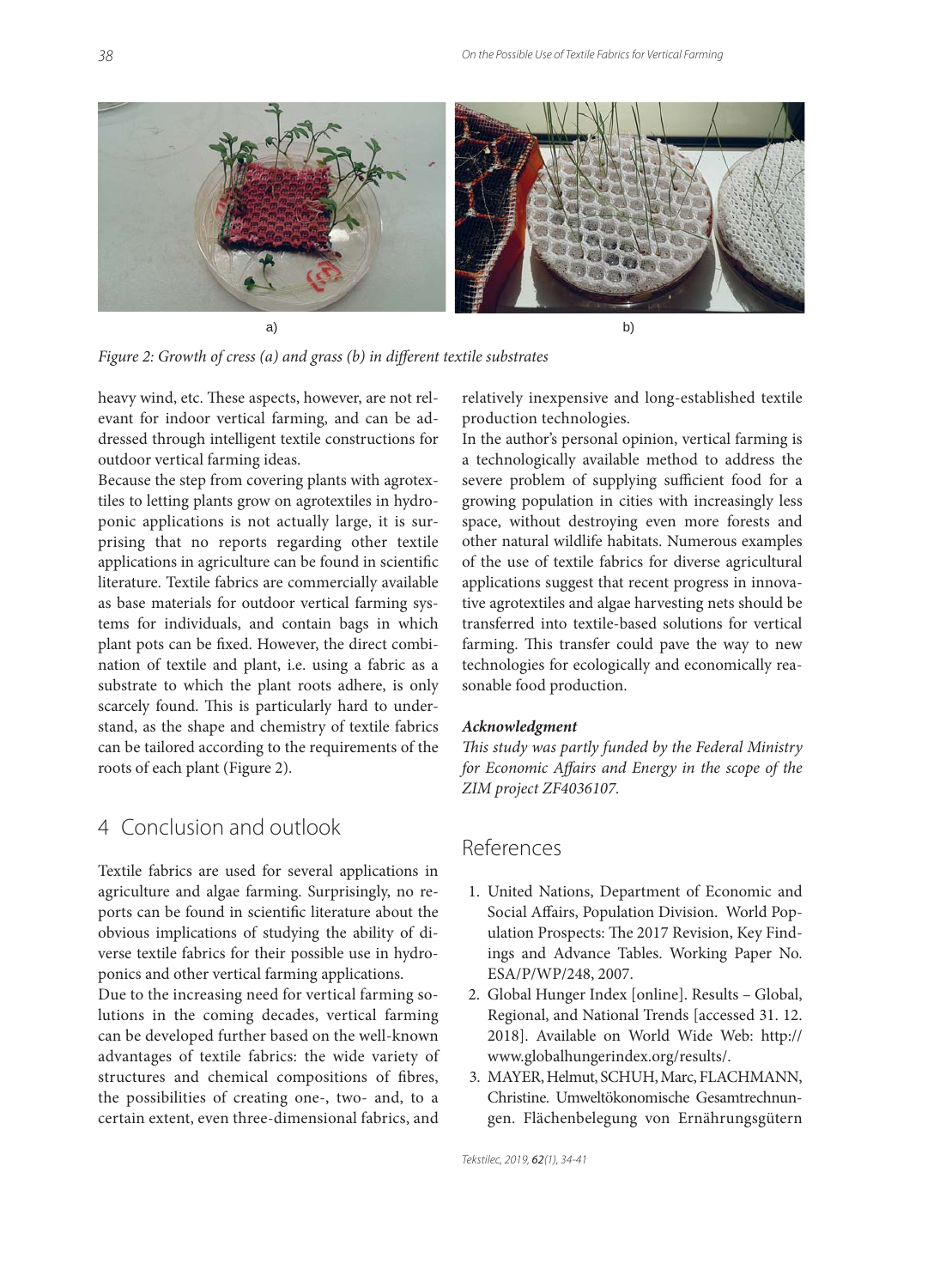2008−2016. Statistisches Bundesamt (Destatis), 2018, no. 5385101-16900-4.

- 4. PINSTRUP-ANDERSON, Per. Is it time to take vertical indoor farming seriously? *Global Food Security*, 2018, **17**, 233−235, doi: 10.1016/j.gfs. 2017.09.002.
- 5. JANUSZKIEWICZ, Krystyna, JARMUSZ, Malgorzata. Envisioning urban farming for food security during the climate change era. Vertical farm within highly urbanized areas. *IOP Conference Series – Materials Science and Engineering*, 2017, **245**, 052094, doi: 10.1088/1757-899X/ 245/5/052094.
- 6. EAVES, James, EAVES, Stephan. Comparing the profitability of a greenhouse to a vertical farm in Quebec. *Canadian Journal of Agricultural Economics*, 2018, **66**(2), 43−54, doi: 10. 1111/cjag.12161.
- 7. YUSOF, Sharifah Syafinaz Syed, THAMRIN, Norashikin M., NORDIN, Mohd Khairi, YU-SOFF, Aiza Syuhada Mohd, SIDIK, Norrizah Jaafar. Effect of artificial lighting on typhonium flagelliforme for indoor vertical farming. In *IEEE International Conference on Automatic Control and Intelligent Systems : book of proceedings.* Malaisya : Institute of Electrical and Electronics Engineers Inc., 2016, pp. 7−10.
- 8. AL-KODMANY, Kheir. The vertical farm: A review of developments and implications for the vertical city. *Buildings*, 2018, **8**(2), 24, doi: 10. 3390/buildings8020024.
- 9. TOULIATOS, Dionysios, DODD, Ian, C., Mc-AINSH, Martin. Vertical farming increases lettuce yield per unit area compared to conventional horizontal hydroponics. *Food and Energy Security*, 2016, **5**(3), 184−191, doi: 10.1002/fes3.83.
- 10. DESPOMMIER, Dickson. Farming up the city: the rise of urban vertical farms. *Trends in Biotechnology*, 2013, **31**(7), 388−389.
- 11. AL-CHALABI, Malek. Vertical farming: Skyscraper sustainability? *Sustainable Cities and Society*, 2015, **18**, 74−77, doi: 10.1016/j.scs.2015. 06.003.
- 12. KERNER, Martin. Anaerobic domestic waste water treatment coupled to a bioreactor facade for the production of biogas, heat and biomass. In *Powerskin Conference : proceedings*. Munich, Germany, 2017.
- 13. STILLER, John W., RILEY, Jennifer, HALL, Benjamin D. Are red algae plants? A critical

evaluation of three key molecular data sets. *Journal of Molecular Evolution*, 2001, **52**, 527− 539, doi: 10.1007/s002390010183.

- 14. LI, Hua-Bin, CHENG, Ka-Wing, WONG, Chi-Chun, FAN, King-Wai, CHEN, Feng, JIANG, Yue. Evaluation of antioxidant capacity and total phenolic content of different fractions of selected microalgae. *Food Chemistry*, 2007, **102**(3), 771−776, doi: 10.1016/j.foodchem.2006. 06.022.
- 15. KERRISON, Philip D., STANLEY, Michele S., HUGHES, Adam D. Textile substrate seeding of *Saccharina latissimi* sporophytes using a binder: An effective method for the aquaculture of kelp. *Algal Research*, 2018, **33**, 352−357, doi: 10.1016/ j.algal.2018.06.005.
- 16. PELLIZZARI, Franciane Maria, ABSHER, Theresinha, YOKOYA, Nair S., OLIVEIRA, Eurico C. Cultivation of the edible green seaweed *Gayralia* (Chlorophyta) in southern Brazil. *Journal of Applied Phycology*, 2007, **19**, 63−69, doi: 10.1007/s10811-006-9111-1.
- 17. LUO, Shuai, SAMPARA, Pranav Sai Shankar, HE, Zhen. Effective algal harvesting by using mesh membrane for enhanced energy recovery in an innovative integrated photobioelectrochemical system. *Bioresource Technology*, 2018, **253**, 33−40, doi: 10.1016/j.biortech.2018.01.001.
- 18. LEE, Seung-Hoon, OH, Hee-Mock, JO, Beom-Ho, LEE, Sang-A, SHIN, Sang-Yoon, KIM, Hee-Sik, LEE, Sang-Hyup, AHN, Chi-Yong. Higher biomass productivity of microalgae in an attached growth system, using wastewater. *Journal of Microbiology and Biotechnology*, 2014, **24**(11), 1566−1573, doi: 10.4014/jmb.1406.06057.
- 19. GROßERHODE, Christina, WEHLAGE, Daria, GROTHE, Timo, GRIMMELSMANN, Nils, FUCHS, Sandra, HARTMANN, Jessica, MAZ-UR, Patrycja, RESCHKE, Vanessa, SIEMENS, Helena, RATTENHOLL, Anke, HOMBURG, Sarah Vanessa, EHRMANN, Andrea. Investigation of microalgae growth on electrospun nanofi ber mats. *AIMS Bioengineering*, 2017, **4**(3), 376−685, doi: 10.3934/bioeng.2017.3.376.
- 20. KESKIN, Nalan Oya San, CELEBIOGLU, Asli, UYAR, Tamer, TEKINAY, Turgay. Microalgae immobilized by nanofibrous web for removal or reactive dyes from wastewater. *Industrial and Engineering Chemistry Research*, 2015, **54**(21), 5802−5809, doi: 10.3934/bioeng.2017.3.376.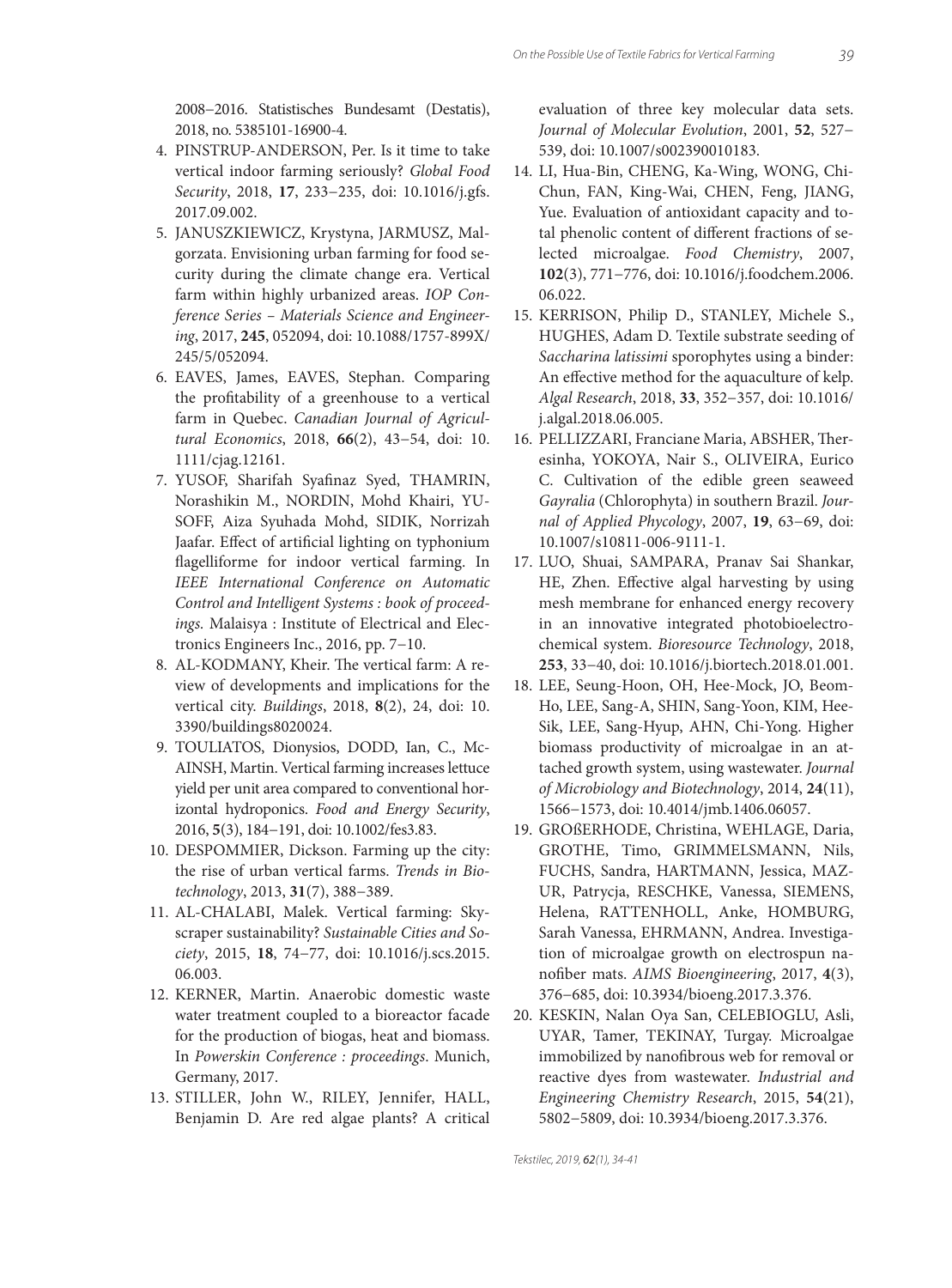- 21. GROSS, Martin, ZHAO, Xuefei, MASCAREN-HAS, Vernon, WEN, Zhiyou. Effects of the surface physico-chemical properties and the surface textures on the initial colonization and the attached growth in algal biofilm. *Biotechnology for Biofuels*, 2016, **9**, 38, doi: 10.1186/s13068- 016-0451-z.
- 22. WILDE, Edward W., BENEMANN, John R., WEISSMAN, Joseph C., TILLETT, David M. Cultivation of algae and nutrient removal in a waste heat utilization process. *Journal of Applied Phycology*, 1991, **3**(2), 159−167, doi: 10.1007/ BF00003698.
- 23. SHEKHAR, Mayank, SHRIWASTAV, Amritanshu, BOSE, Purnendu, HAMEED, Shemeera. Microfiltration of algae: impact of algal species, backwashing mode and duration of filtration cycle. *Algal Research*, 2017, **23**, 104−112, doi: 10.1016/j.algal.2017.01.013.
- 24. MILLEDGE, John J., HEAVEN, Sonia. A review of the harvesting of micro-algae for biofuel production. *Reviews in Environmental Science and Bio/Technology*, 2013, **12**(2), 165−178, doi: 10. 1007/s11157-012-9301-z.
- 25. RASHID, Naim, UR REHMAN, Muhammad Saif, SADIQ, Madeha, MAHMOOD, Tariq, HAN, Jong-In. Current status, issues and developments in microalgae derived biodiesel production. *Renewable and Sustainable Energy Reviews*, 2014, **40**, 760−778, doi: 10.1016/j.rser. 2014.07.104.
- 26. CHU, Huaqiang, ZHAO, Yangying, ZHANG, Yalei, YANG, Libin. Dewatering of *Chlorella pyrenoidosa* using a diatomite dynamic membrane: Characteristics of a long-term operation. *Journal of Membrane Science*, 2015, **492**, 340−347, doi: 10.1016/j.memsci.2015.05.069.
- 27. ZHANG, Yalei, ZHAO, Yangying, CHU, Huaqiang, ZHOU, Xuefei, DONG, Bingzhi. Dewatering of *Chlorella pyrenoidosa* using diatomite dynamic membrane: Filtration performance, membrane fouling and cake behavior. *Colloids and Surfaces B: Biointerfaces*, 2014, **113**, 458−466, doi: 10.1016/j.colsurfb .2013.09.046.
- 28. MUNSHI, Faris M., CHURCH, Jared, MCLEAN, Rebecca, MAIER, Nicholas, SADM-ANI, A. H. M. Anwar, DURANCEAU, Steven J., LEE, Woo Hyoung. Dewatering algae using an aquaporin-based polyethersulfone forward osmosis membrane. Separation and Purification

*Technology*, 2018, **204**, 154−161, doi: 10.1016/j. seppur.2018.04.077.

- 29. RYPAROVÁ, Pavla, RÁCOVÁ, Zuzana. Biocidal efficiency on consortium algae and bacteria of nanofiber textiles doped by biocide substance. In *Nanocon 2015: 7th International Conference on Nanomaterials – Research & Application : proceedings.* Brno, Czech Republic, 2015, pp. 276−281.
- 30. WHEELER, Raymond M. Agriculture for space: people and places paving the way. *Open Agriculture*, 2017, **2**(1), 14−32, doi: 10.1515/opag-2017- 0002.
- 31. BECHET, Quentin, MUNOZ, Raul, SHILTON, Andy, GUIEYSSE, Benoit. Outdoor cultivation of temperature-tolerant Chlorella sorokiniana in a column photobioreactor under low powerinput. *Biotechnology and Bioengineering*, 2013, **110**(1), 118−126, doi: 10.1002/bit.24603.
- 32. DEMSAR, Andrej, ZNIDARCIC, Dragan, SVETEC, Diana Gregor. Impact of UV radiation on the physical properties of polypropylene floating row covers. African Journal of Biotech*nology*, 2011, **10**(41), 7998−8006, doi: 10.5897/ AJB10.2538.
- 33. GOVEDARICA-LUCIC, Aleksandra, MO-JEVIC, Mirjana, PERKOVIC, Goran, GOVE-DARICA, Branka. Yield and nutritional quality of greenhouse lettuce (*Lactuca sativa* L.) as affected by genotype and production methods. *Genetika*, 2014, **46**(3), 1027−1036, doi: 10.9755/ ejfa.v25i12.16738.
- 34. PONJICAN, O., BAJKIN, A., DIMITRIJEVIC, A., MILEUSNIC, Z., MIODRAGOVIC, R. The influence of soil mulching and greenhouse covering material on the temperature distribution in lettuce production. In *39th International Symposium on Agricultural Engineering, Actual Tasks on Agricultural Engineering : book of proceedings*. Zagreb : Zavod za mehanizaciju poljprivrede, Agronomski fakultet Sveučilišta u Zagrebu, 2011, **39**, pp. 393−401.
- 35. NIKOLICH, Ljiljana, DZIGURSKI, Dejana, LJEVNAICH-MASICH, Branka, CABILOVSKI, Ranko, MANOJLOVICH, Maja. Weeds of Lettuce (*Lactuca sativa* L. subsp. *Secalina*) in organic agriculture. *Bulgarian Journal of Agricultural Science*, 2011, **17**(6), 736−743.
- 36. SENER, Sevinc, TUREMIS, Nurgul Fetiye. Effects of various mulch materials on fruit quality characteristics on organically grown strawberries.

Tekstilec, 2019, 62(1), 34-41